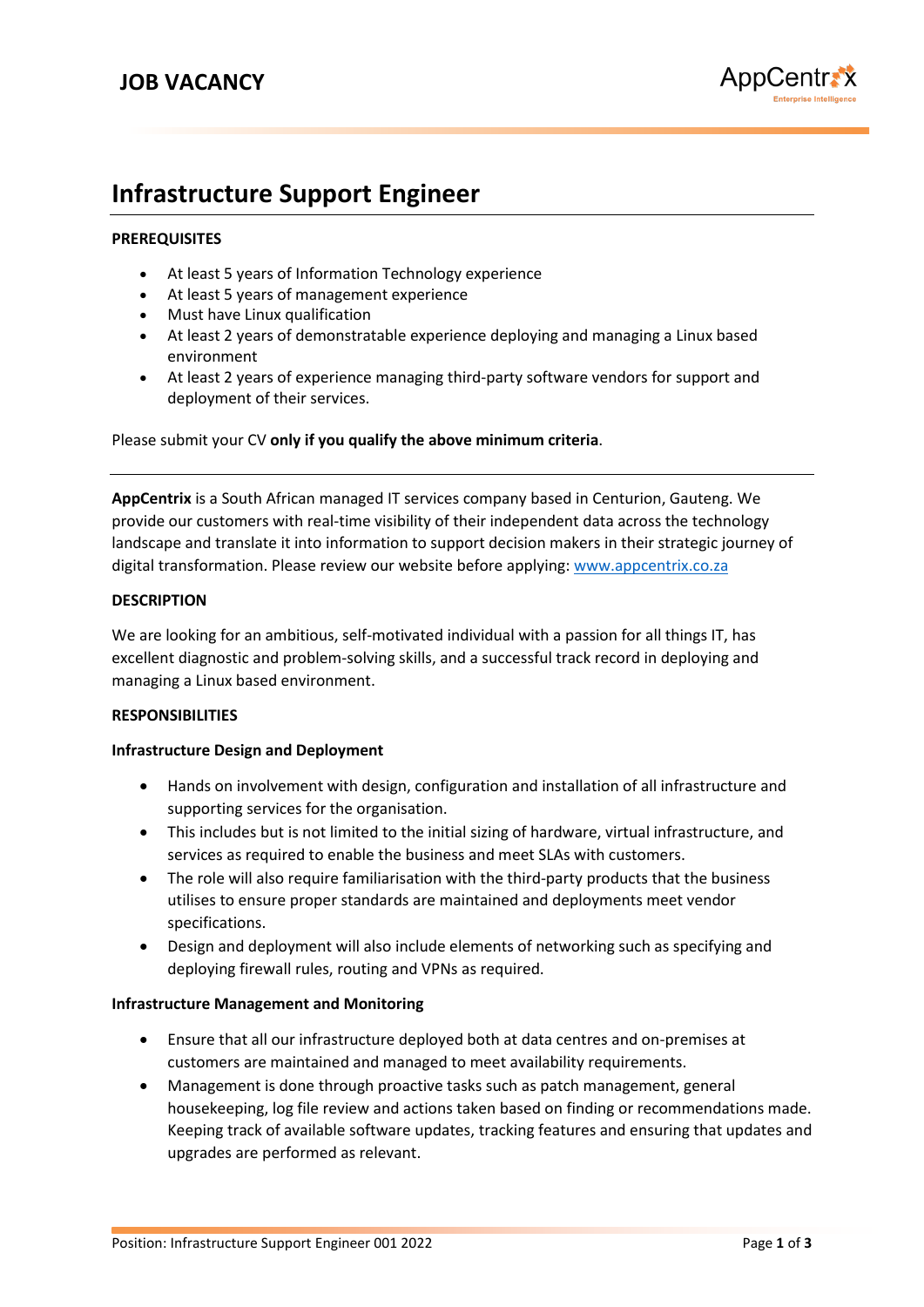- Ensure systems meet security standards and apply security remediations in a timeous manner to reduce risk to the organisation and clients.
- Ensure all systems are adequately instrumented and monitored to maintain service levels and respond to incidents timeously to prevent SLA breaches where appropriate.
- The role will require engaging with external stakeholders such as third-party vendors or customer support staff where we are dependent on them for services such a data centre hosting or software support.
- Ensure that backups are maintained and executed at regular intervals to ensure recoverability in case of an incident.
- Manage access to systems and corporate networks through user and firewall access management.

# **Change, Incident and Problem Management**

- Maintain proper change controls to ensure no unauthorised changes occur on the supported production systems. Ensure changes are planned, reviewed, approved and communicated to impacted stakeholders prior to deployment of changes.
- Apply industry standard incident management practices to resolve incidents as quickly as possible and drive problem management where applicable.
- The role is also responsible for raising and resolving any issues with vendors related to their products.

### **General**

- Manage and develop junior resources by tasking and managing required output.
- Keep system current, live and stable and maintain related system documentation.

### **SKILLS REQUIRED**

- 5 years' experience in the ICT environment as an IT support engineer.
- Good understanding of, and experience with:
	- o Data centre environments
	- o Networking (LAN and WAN)
	- o Monitoring protocols such as SNMP
	- o Linux administration (Red Hat Enterprise and derivatives)
	- o Firewalling with access lists and network translation
	- o Virtualisation administration
- Excellent problem-solving skills.
- Scripting to automate tasks within Linux and Windows environments.
- Ability to research new technologies and upskill themselves.
- Experience with the following will be advantageous:
	- o ITIL
	- o MariaDB / MySql
	- o Palo Alto firewalls
	- o Cisco Switches
	- o Dell PowerEdge hardware
	- o Red Hat Certified Engineer or equivalent

AppCentrax